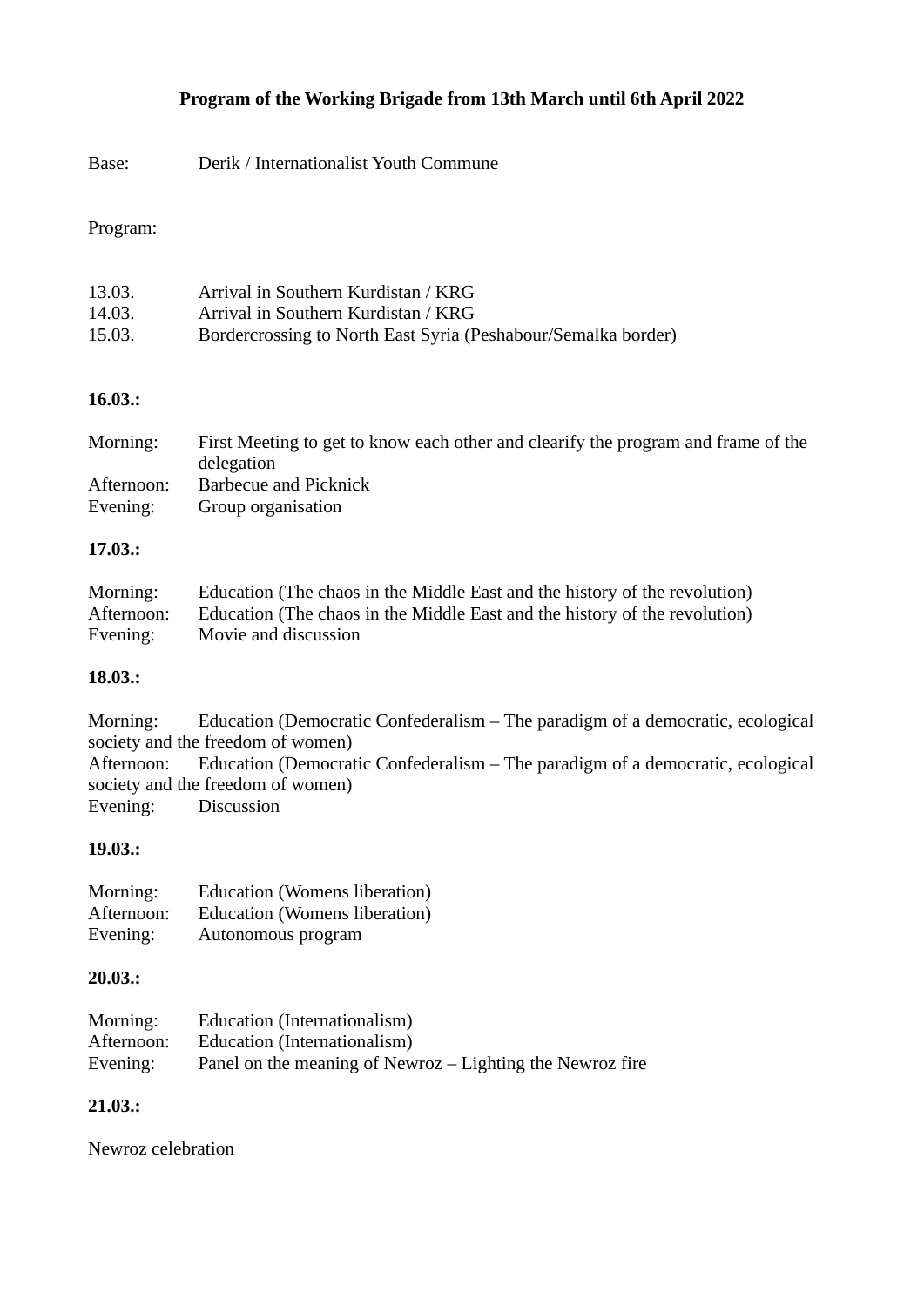## **22.03.:**

Morning: Visit and get to know the cooperative, factory or village commune where we are going to work and live for a week

Afternoon: Start with the work in the cooperative, factory or village commune

# **23.03.:**

Work in the cooperative/factory/commune

# **24.03.:**

Work in the cooperative/factory/commune

# **25.03.:**

Work in the cooperative/factory/commune

# **26.03.:**

Work in the cooperative/factory/commune

# **27.03.:**

Work in the cooperative/factory/commune

# **28.03.:**

| Morning:   | Work in the cooperative/factory/commune |
|------------|-----------------------------------------|
| Afternoon: | Cultural Program in the village         |

### **29.03.:**

Start of the tour

# **30.03.:**

Continue the tour

# **31.03.:**

Continue the tour

# **01.04.:**

Continue the tour

# **02.04.:**

Returning to base